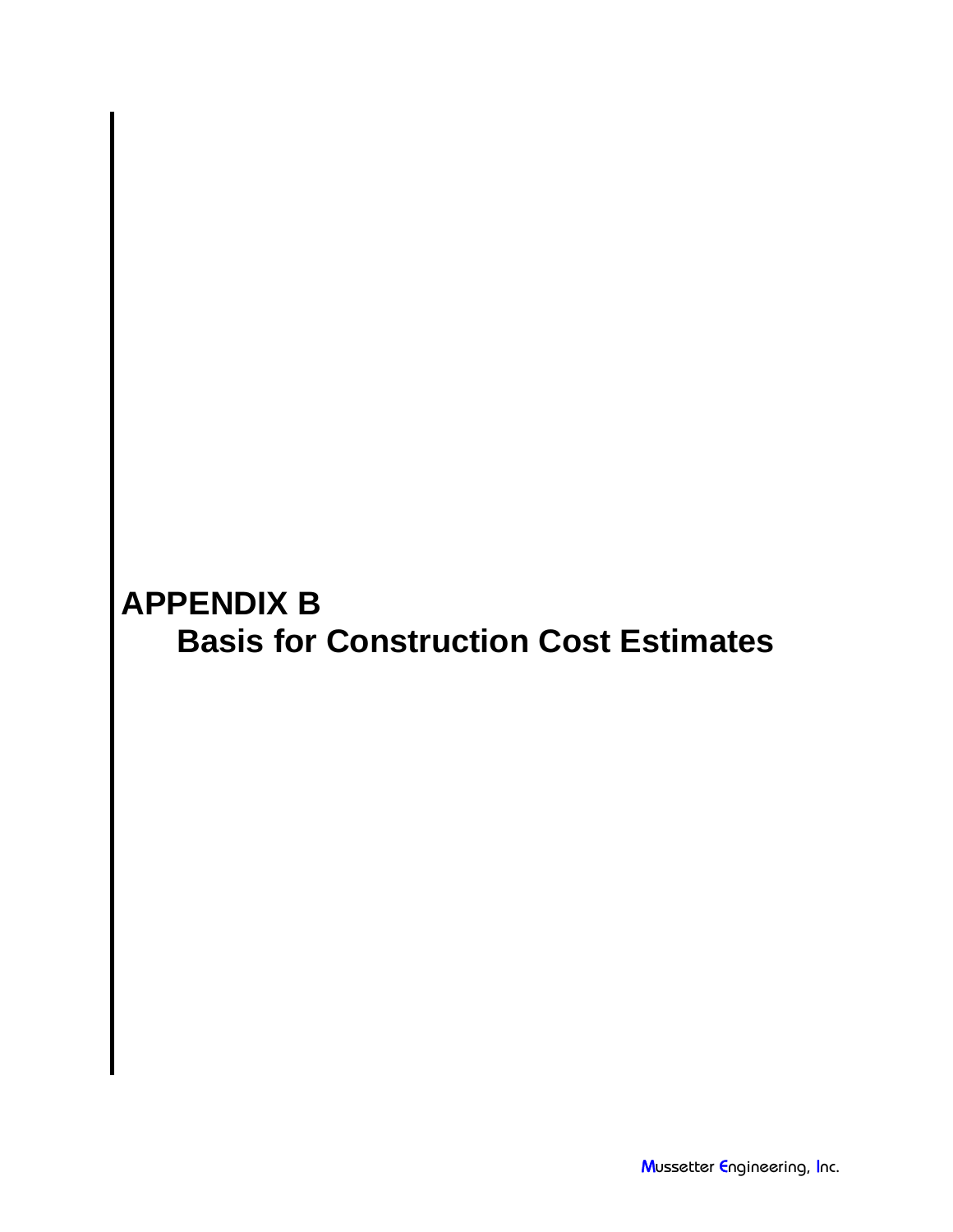| Appendix B1. Estimated construction cost (Item 8) Scenario 2 assuming all new rock and<br>mitigation costs of \$800 per foot of bankline. |                 |                       |              |               |  |
|-------------------------------------------------------------------------------------------------------------------------------------------|-----------------|-----------------------|--------------|---------------|--|
| Item                                                                                                                                      | <b>Units</b>    | Estimated<br>Quantity | Unit<br>Cost | Subtotal      |  |
|                                                                                                                                           | Lump            |                       |              |               |  |
| Mobilization                                                                                                                              | Sum             |                       |              | \$<br>100,000 |  |
|                                                                                                                                           |                 |                       |              |               |  |
| Site clearing and preparation                                                                                                             | ac              | 20                    | \$750.00     | \$15,000      |  |
|                                                                                                                                           |                 |                       |              |               |  |
| Excavation of dike root with excavator                                                                                                    | $\mathsf{yd}^3$ | 15,700                | \$3.00       | \$47,100      |  |
| Hauling of dike root material.                                                                                                            | $yd^3$          | 15,700                | \$3.60       | \$56,500      |  |
|                                                                                                                                           |                 |                       |              |               |  |
| Riprap delivered to site from Quarry                                                                                                      | ton             | 54,200                | \$25.50      | \$1,382,100   |  |
| Excavator for placement of rip rap                                                                                                        | ton             | 54,200                | \$6.00       | \$325,200     |  |
| Fill gravel for dike construction                                                                                                         | ton             | 555                   | \$11.00      | \$6,100       |  |
|                                                                                                                                           |                 |                       |              |               |  |
| Site Revegetation                                                                                                                         | ac              | 20                    | \$1,030.00   | \$20,600      |  |
| Site Clean up                                                                                                                             | ac              | 20                    | \$353.00     | \$7,100       |  |
| <b>Total Cost</b>                                                                                                                         |                 |                       |              | \$1,960,000   |  |

| Appendix B2. Estimated construction cost (Item 8) Scenario 3 assuming all new rock and |                                  |           |            |          |             |  |
|----------------------------------------------------------------------------------------|----------------------------------|-----------|------------|----------|-------------|--|
| mitigation costs of \$800 per foot of bankline.                                        |                                  |           |            |          |             |  |
| Item                                                                                   | <b>Units</b>                     | Estimated | Unit       | Subtotal |             |  |
|                                                                                        |                                  | Quantity  | Cost       |          |             |  |
| Mobilization                                                                           | Lump                             |           |            | \$       | 100,000     |  |
|                                                                                        | Sum                              |           |            |          |             |  |
|                                                                                        |                                  |           |            |          |             |  |
| Site clearing and preparation                                                          | ac                               | 20        | \$750.00   |          | \$15,000    |  |
|                                                                                        |                                  |           |            |          |             |  |
| Excavation of dike root with excavator                                                 | $\mathsf{v}\mathsf{d}^3$         | 17,840    | \$3.00     |          | \$53,500    |  |
| Hauling of dike root material.                                                         | $\mathsf{v} \mathsf{d}^3$        | 17,840    | \$3.60     |          | \$64,200    |  |
|                                                                                        |                                  |           |            |          |             |  |
| Riprap delivered to site from Quarry                                                   | ton                              | 61,590    | \$25.50    |          | \$1,570,500 |  |
| Excavator for placement of rip rap                                                     | ton                              | 61,590    | \$6.00     |          | \$369,500   |  |
| Fill gravel for dike construction                                                      | ton                              | 635       | \$11.00    |          | \$7,000     |  |
|                                                                                        |                                  |           |            |          |             |  |
| Site Revegetation                                                                      | ac                               | 20        | \$1,030.00 |          | \$20,600    |  |
| Site Clean up                                                                          | ac                               | 20        | \$353.00   |          | \$7,100     |  |
|                                                                                        | <b>Total Cost</b><br>\$2,207,000 |           |            |          |             |  |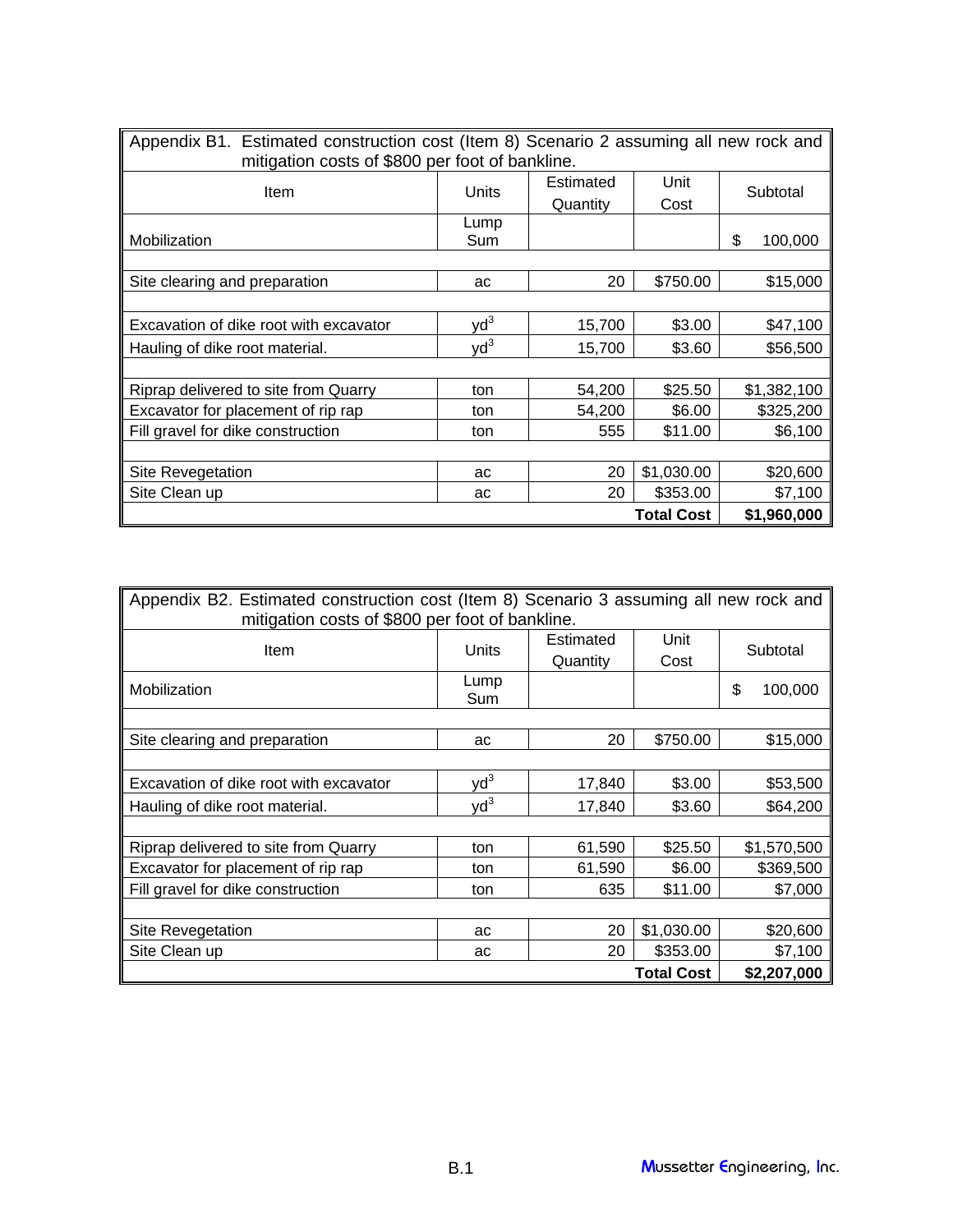| Appendix B3. Estimated construction cost (Item 8) Scenario 4 assuming all new rock and |                 |           |                   |               |  |  |
|----------------------------------------------------------------------------------------|-----------------|-----------|-------------------|---------------|--|--|
| mitigation costs of \$800 per foot of bankline.                                        |                 |           |                   |               |  |  |
|                                                                                        | Units           | Estimated | Unit              |               |  |  |
| Item                                                                                   |                 | Quantity  | Cost              | Subtotal      |  |  |
| Mobilization                                                                           | Lump Sum        |           |                   | \$<br>100,000 |  |  |
|                                                                                        |                 |           |                   |               |  |  |
| <b>Bulldozer</b>                                                                       | ac              | 20        | \$750.00          | \$15,000      |  |  |
|                                                                                        |                 |           |                   |               |  |  |
| Drag-line                                                                              | $yd^3$          | 71,900    | \$3.00            | \$215,700     |  |  |
| Truck                                                                                  | $\mathsf{yd}^3$ | 71,900    | \$3.60            | \$258,800     |  |  |
|                                                                                        |                 |           |                   |               |  |  |
| Riprap delivered to site                                                               | ton             | 140,510   | \$25.53           | \$3,587,200   |  |  |
| Excavator                                                                              | ton             | 140,510   | \$6.00            | \$843,100     |  |  |
| Fill gravel for dike construction                                                      | ton             | 708       | \$11.00           | \$7,800       |  |  |
|                                                                                        |                 |           |                   |               |  |  |
| Revegetation                                                                           | ac              | 20        | \$1,030.00        | \$20,600      |  |  |
| Site Clean up                                                                          | ac              | 20        | \$353.00          | \$7,100       |  |  |
|                                                                                        |                 |           | <b>Total Cost</b> | \$5,055,000   |  |  |

Appendix B4. Estimated construction cost (Item 8) Scenario 2 assuming mitigation can be offset by removing rock from Golden State Island and using this rock

| at the M&T site.                            |                 |           |                   |             |
|---------------------------------------------|-----------------|-----------|-------------------|-------------|
| Item                                        | <b>Units</b>    | Estimated | Unit              | Subtotal    |
|                                             |                 | Quantity  | Cost              |             |
| Mobilization                                | Lump            |           |                   | \$100,000   |
|                                             | Sum             |           |                   |             |
|                                             |                 |           |                   |             |
| Site clearing and preparation               | ac              | 20        | \$750.00          | \$15,000    |
|                                             |                 |           |                   |             |
| Excavation of dike root with excavator      | $yd^3$          | 15,700    | \$3.00            | \$47,100    |
| Hauling of dike root material.              | $\mathsf{yd}^3$ | 5,700     | \$3.60            | \$56,500    |
|                                             |                 |           |                   |             |
| Riprap delivered to site from Quarry        | ton             | 47,220    | \$25.50           | \$1,204,100 |
| Riprap delivered to site from Golden Island | ton             | 6,975     | \$10.50           | \$73,200    |
| Excavator for placement and removal of rip  | ton             | 61,170    | \$6.00            | \$367,000   |
| rap                                         |                 |           |                   |             |
| Fill gravel for dike construction           | ton             | 555       | \$11.00           | \$6,100     |
|                                             |                 |           |                   |             |
| Revegetation                                | ac              | 20        | \$1,030.00        | \$20,600    |
| Site Clean up                               | ac              | 20        | \$353.00          | \$7,100     |
|                                             |                 |           | <b>Total Cost</b> | \$1,897,000 |